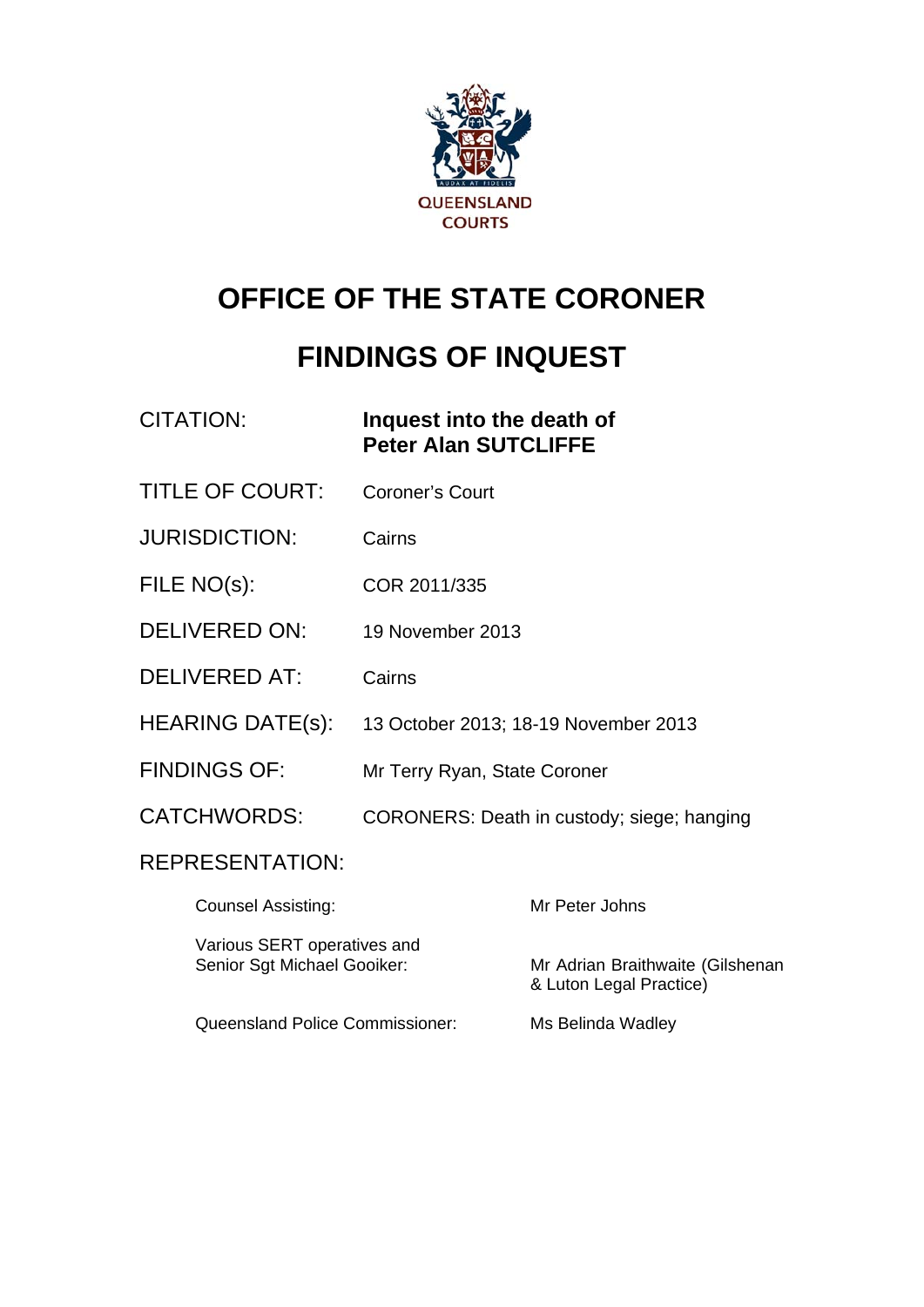# **Table of Contents**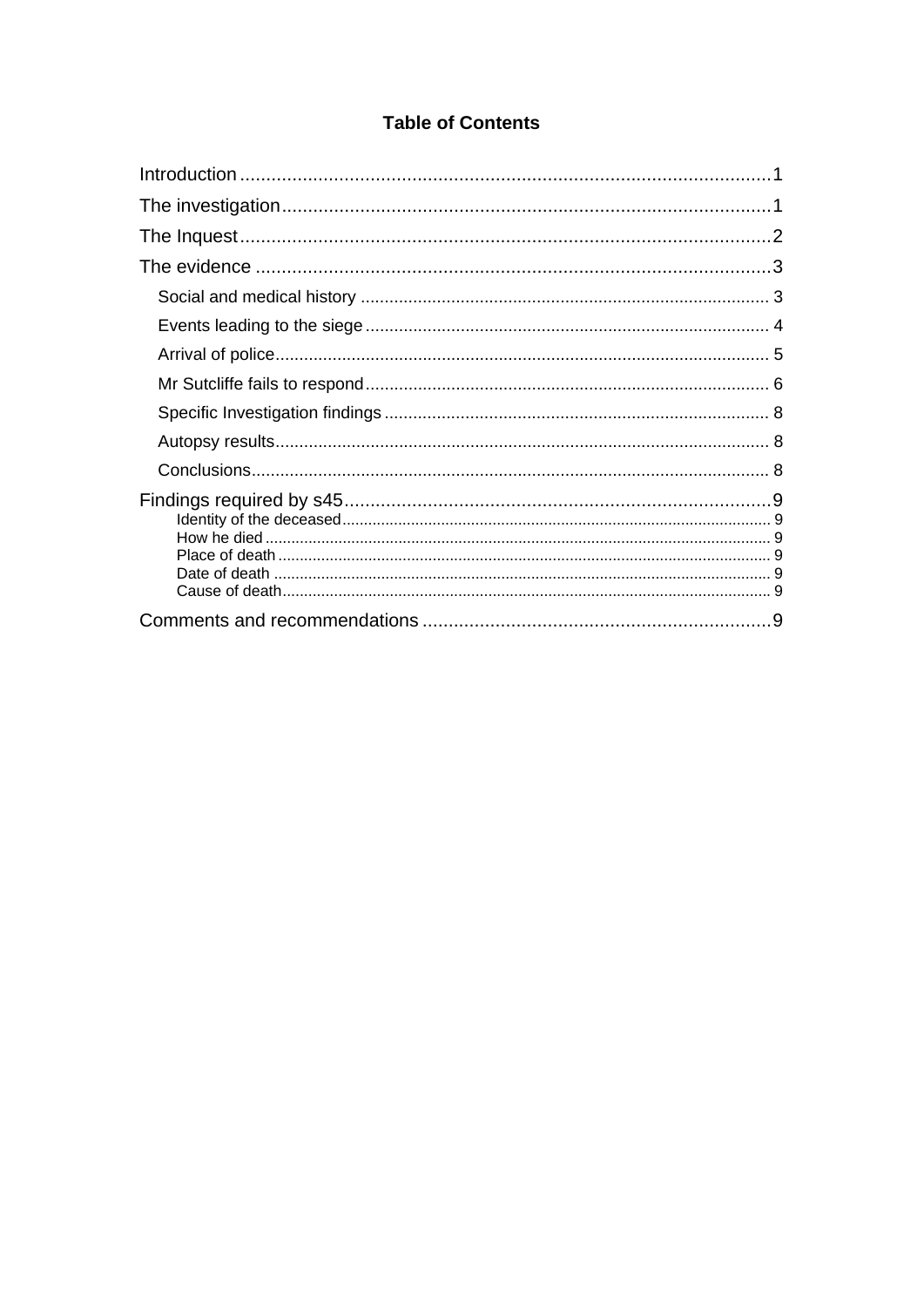The *Coroners Act 2003* provides in s. 47 that when an inquest is held into a death in custody, the coroner's written findings must be given to the family of the person who died, each of the persons or organisations granted leave to appear at the inquest and to various officials with responsibility for the justice system. These are my findings in relation to the death of Peter Alan Sutcliffe. They will be distributed in accordance with the requirements of the Act and posted on the web site of the Office of the State Coroner.

# <span id="page-2-0"></span>**Introduction**

Shortly after 9pm on 25 January 2011 police arrived at a house in Edmonton, south of Cairns, in response to a call for help. The resident of the house, who had called police, was a former partner of Peter Sutcliffe. She told police that she feared for her safety due to his behaviour. On the arrival of police Mr Sutcliffe took up position in a large semi-enclosed backyard shed and threatened to kill police if they approached.

This prompted the deployment of specialist negotiators and police from the Special Emergency Response Team (SERT). Half an hour of attempted negotiation with Mr Sutcliffe elicited no response. When it was considered sufficiently safe to shine a torch into the shed, Mr Sutcliffe was seen slouched against a post in an upright position but hanging from an internal beam.

These findings:

- confirm the identity of the deceased person, how he died, the time, place and medical cause of his death;
- examine the events which led to the deceased coming in contact with police immediately prior to his death;
- determine whether the police officers involved in these events adhered to the requirements of the Queensland Police Service (QPS) operational procedures manual (OPM);
- consider the adequacy of the investigation into the death conducted by officers from the QPS Ethical Standards Command; and
- consider whether any changes to equipment, policy or procedure may prevent similar deaths in future.

# <span id="page-2-1"></span>**The investigation**

The investigation was conducted by officers from the QPS Ethical Standards Command (ESC). A comprehensive coronial report prepared by Inspector Terry Lawrence was tendered at the inquest.

<span id="page-2-2"></span>Inspector Lawrence travelled to the incident scene with other ESC investigators on the morning of 26 January 2011. On arrival he arranged to interview each of the SERT officers involved in the events leading to Mr Sutcliffe's death. He also interviewed senior police who had been involved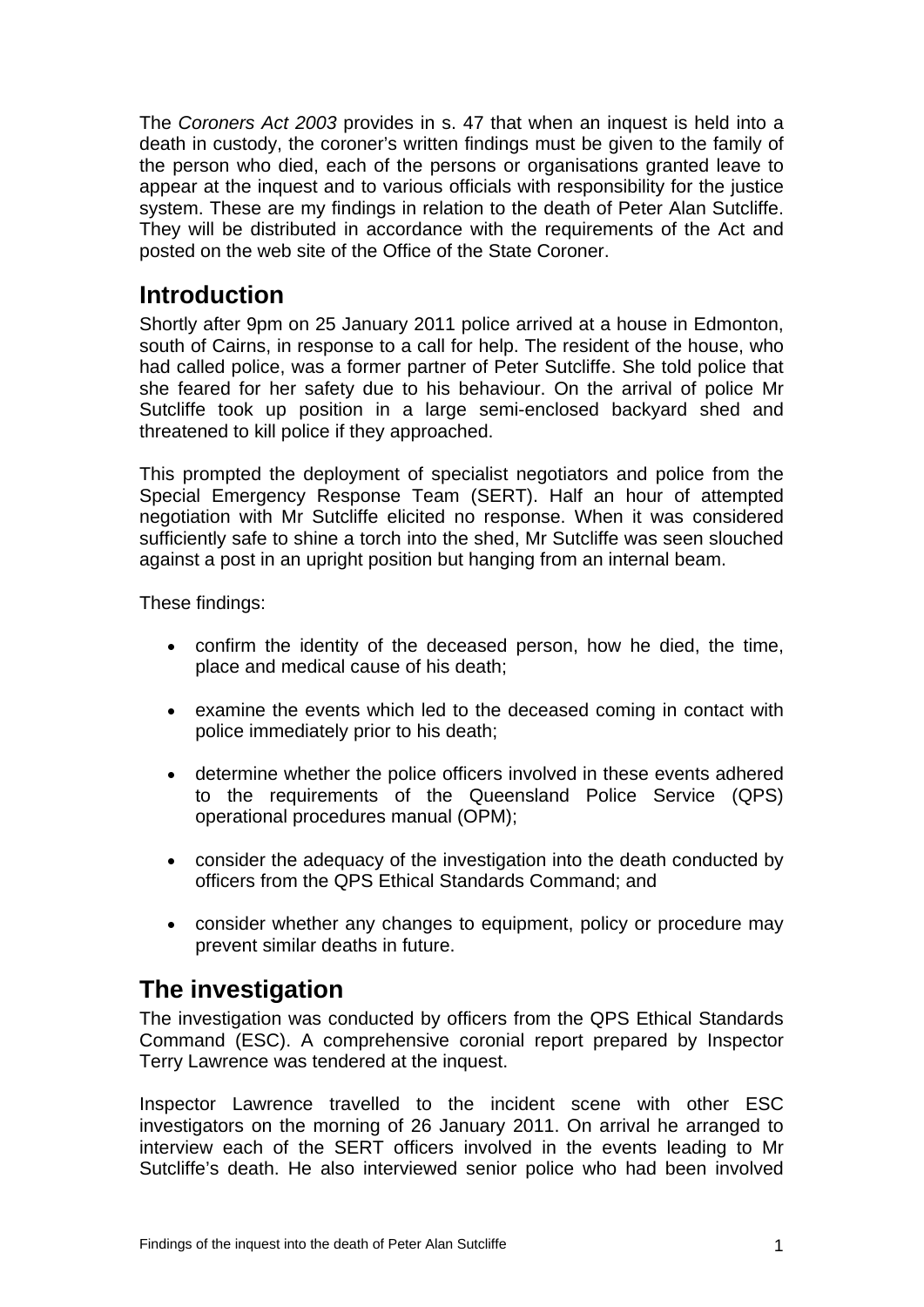with the overall management of the QPS approach to Mr Sutcliffe. Walkthrough re-enactments were conducted with a number of the officers involved and documents relating to the management of the siege situation were seized. Inspector Lawrence noted that shortly after the incident several SERT officers had been ordered to provide urine samples in order to test for illicit drugs or alcohol.

Scenes of crime and forensic police officers attended the scene and photographs taken shortly after the incident were tendered at the inquest. Video and audio footage taken by some officers at the scene was seized.

Inspector Lawrence oversaw the collation of witness statements from a wide range of civilian witnesses including former partners, his former employer, neighbours and friends. Further statements were taken addressing the movements of Mr Sutcliffe earlier on the day of his death and the possible motivations for his behaviour.

Radio communications and '000' call recordings were obtained as were records of the Queensland Ambulance Service (QAS) response. Inspector Lawrence accessed the call charge records for Mr Sutcliffe's mobile phone. He obtained medical records from Mr Sutcliffe's GP and CCTV footage from a nearby hotel showing Mr Sutcliffe's movements earlier on 25 January 2011.

Set out later in these findings is an account of another siege situation involving Mr Sutcliffe and SERT which occurred at the same address in December 2008. Inspector Lawrence obtained all relevant details and witness statements addressing the progress and outcome of that incident.

I am satisfied all of the relevant information necessary for me to make my findings has been obtained. I find the scene of Mr Sutcliffe's death was adequately preserved, the forensic examination was thorough and there is no indication of collusion between the police officers involved in the incident prior to their being interviewed by ESC officers. I consider the investigation to have been thorough, impartial and professionally conducted. I thank Inspector Lawrence for his efforts.

# <span id="page-3-0"></span>**The Inquest**

A pre-inquest conference was held in Brisbane on 10 October 2013. Mr Johns was appointed as counsel to assist me with the inquest. Leave to appear was granted to the QPS Commissioner and various police officers involved in the siege preceding Mr Sutcliffe's death.

A view of the scene was conducted on the morning of 18 November 2013. The inquest commenced later that day and took place over two days. All of the statements, records of interview, medical records, photographs and materials gathered during the investigation were tendered at the inquest.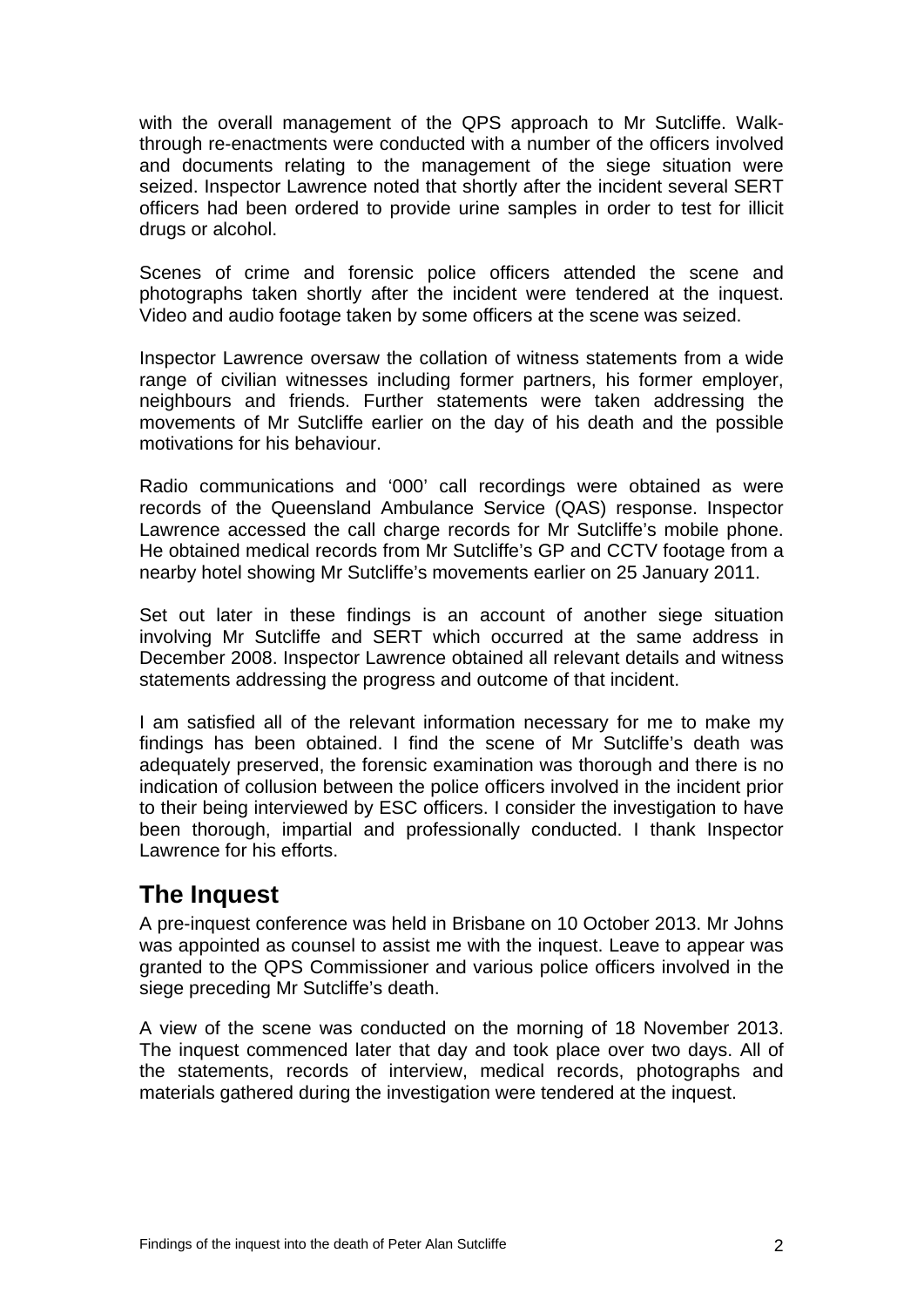# <span id="page-4-0"></span>**The evidence**

## <span id="page-4-1"></span>*Social and medical history*

Peter Alan Sutcliffe was born in Sydney on 17 May 1971 and was 39 years of age when he died. After his death his body was formally identified by a former partner, Michelle Williamson.

In 1993 Mr Sutcliffe began a relationship with Ms Williamson that lasted for 13 years and saw the birth of two daughters with whom he maintained intermittent contact.

In 2006 Mr Sutcliffe began a relationship with Belinda Verheeson and they had a son in June 2009. Both relationships were affected, and ultimately ended, due to Mr Sutcliffe's ongoing alcoholism and his inability to control his anger.

Typical of many men who engage in violent and abusive relationships, Mr Sutcliffe's pattern of behaviour suggests that he was unable to accept that his former partners had chosen to end their relationship with him. He sought to continue to exert control over their lives despite their separation from him. This extended to apparent displays of remorse and threats that he would harm himself if he did not get what he wanted.

In December 2008 a series of arguments over a number of days between Mr Sutcliffe and various persons, including Ms Verheeson, and Ms Verheeson's former partner (who had attended to pick up a child), culminated in police being called to Ms Verheeson's residence at 16 Hartill Street, Edmonton.

Mr Sutcliffe refused to engage with police, shutting himself inside the house and later telling them that he had doused the home with petrol and had poured petrol on himself. Police negotiators and SERT officers were called to the property. Mr Sutcliffe told negotiators he would slash the throat of any police officer who attempted to enter the house. After more than seven hours from when police arrived Mr Sutcliffe surrendered peacefully. He was later sentenced to a period of imprisonment equal to that which he had spent in custody on remand, being 106 days. The events prompting this surrender are set out in more detail later in these findings.

In the months leading to his death Mr Sutcliffe was residing periodically at 16 Hartill Street. Mr Sutcliffe would show up at the home unannounced and then refuse to leave. He would also spend some nights in men's shelters and was otherwise homeless. Ms Verheeson told police that Mr Sutcliffe had an intermittent work history as a labourer mainly in the construction industry. His last period of employment was with a local landscaping business although this had ended acrimoniously in December 2010.

Mr Sutcliffe had received treatment for alcohol dependency and depression. However, he reported that he had ceased taking his medication for depression on various occasions and had asked for a different medication in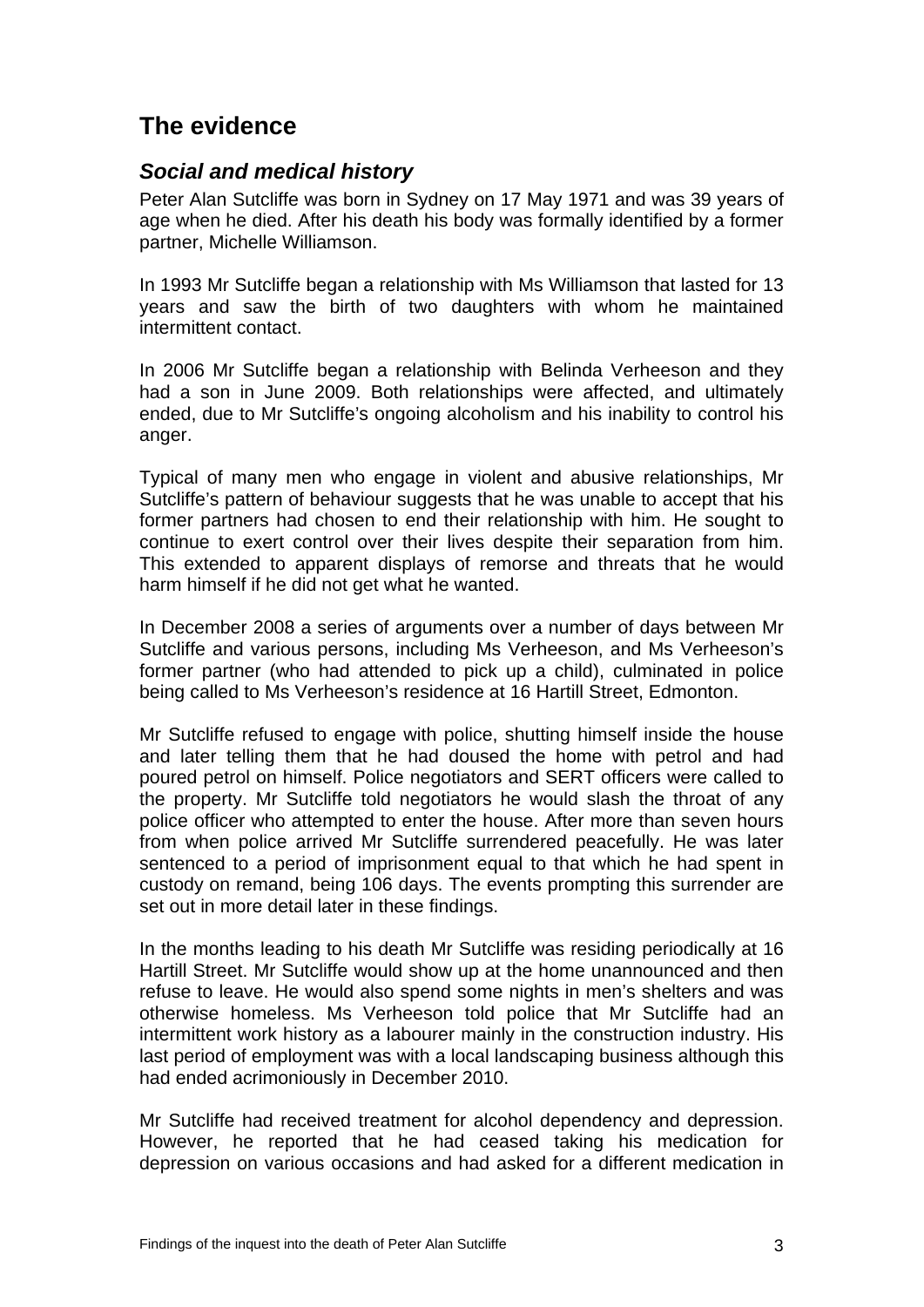August 2010. At that time he was prescribed Pristiq (desvenlafaxine). Toxicology results following his death suggest that he was not taking this medication at the time of his death.

### <span id="page-5-0"></span>*Events leading to the siege*

#### **Movements earlier on 25 January 2011**

Enquiries by Inspector Lawrence established that Mr Sutcliffe had twice attended a pawnbrokers shop in Edmonton on 25 January 2011. The first, at 10am, saw him pawn a games machine for \$20. At 11:24am he pawned a hair straightening kit for \$60. Both of these items belonged to Ms Verheeson.

Later in the day the proprietor of the pawn shop took a call from Mr Sutcliffe who seemed agitated. He wanted to know whether police had been asking about the pawning of chain saws. The proprietor advised that the only contact relating to chainsaws had come from the proprietor of Pynes Indoor Garden Hire, Mr Sutcliffe's former employer (the significance of which is discussed below).

CCTV footage seized from the Hambledon Hotel in Edmonton shows Mr Sutcliffe attending the bottle shop at 4:50pm and departing with 10 pre-mix cans of scotch and cola.

#### **Contact with former employer**

Mr Sutcliffe had worked at Pynes Indoor Garden Hire from 25 August 2010 to 8 December 2010. Inspector Lawrence interviewed his former employer, Julie Falchetti, who said she suspected at an early stage that Mr Sutcliffe had an alcohol problem. Prior to his departure Mr Sutcliffe had used a company vehicle without permission. The vehicle had been involved in a crash which was not reported to police and this had prevented her from claiming insurance for the damage. Notwithstanding this his cessation of work resulted from his failure to turn up from 8 December 2010 onwards rather than being formally dismissed.

During late December 2010 and January 2011 Ms Falchetti noticed various pieces of equipment had gone missing from her business. She was informed by another staff member that Mr Sutcliffe had pawned a chainsaw belonging to the business at a nearby pawnbroker.<sup>[1](#page-2-2)</sup>

On 25 January 2011 Ms Falchetti received a number of calls from Mr Sutcliffe. She did not want to speak to him but the two exchanged a number of increasingly fractious text messages in which accusations of theft were directly put. It is likely that this, among much else, was on Mr Sutcliffe's mind as he sat drinking in the house of Ms Verheeson at 16 Hartill Street.

#### **Ms Verheeson arrives home**

After Ms Verheeson arrived home she asked Mr Sutcliffe to leave and locked him out of the house. She says he then removed two light bulbs from the

 $<sup>1</sup>$  It appears that Mr Sutcliffe had pawned a chainsaw but that it belonged to Ms Verheeson.</sup>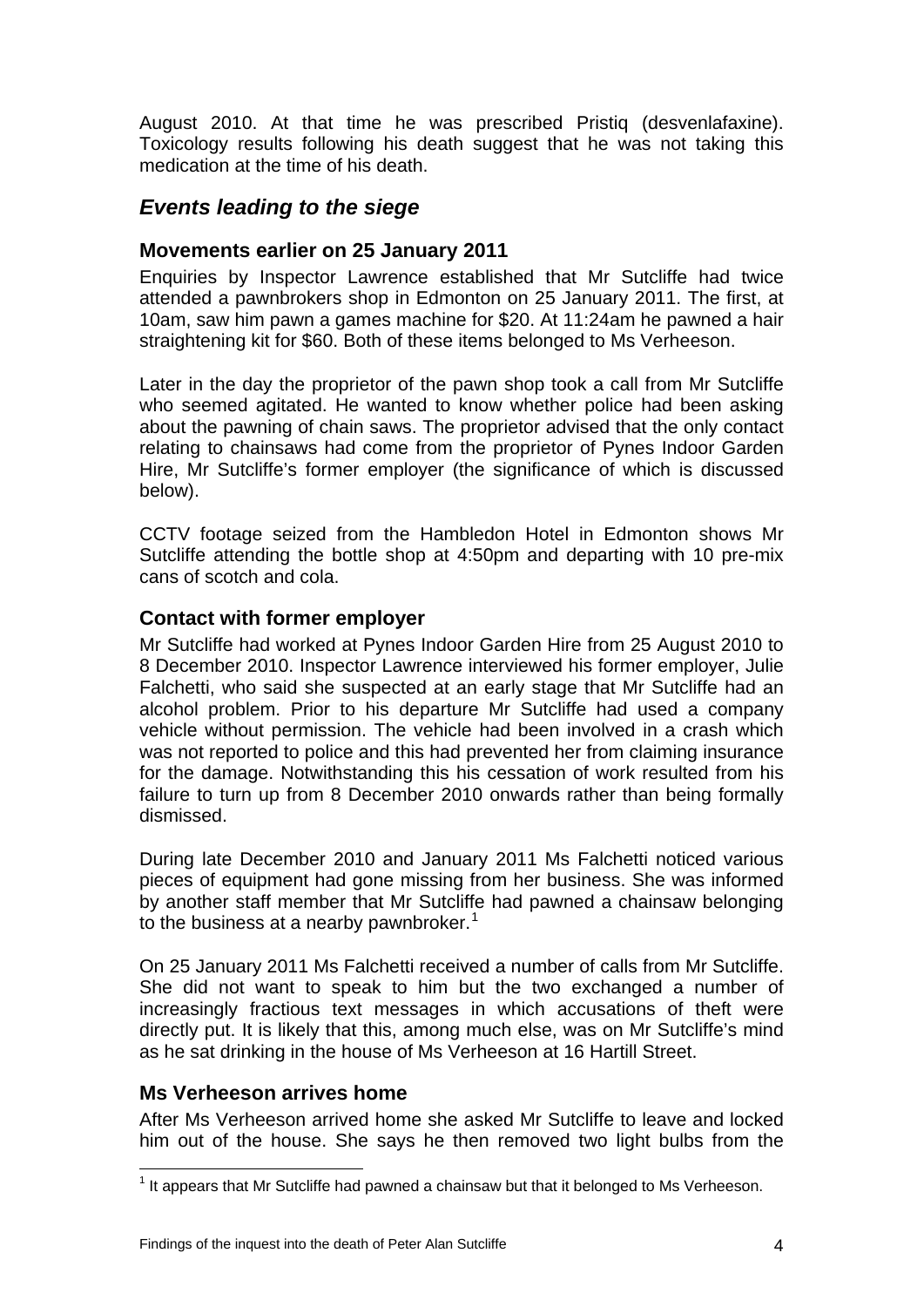veranda and a spotlight from the side of the house. He became increasingly aggressive and broke the rear door of the residence, gaining access to the house. Ms Verheeson took refuge with her child in a bedroom.

Records of '000' calls show that she initially contacted police at 8:53pm. This initial call was to the effect that Mr Sutcliffe was not causing trouble but was drunk and refusing to leave. The operator was advised that there was a domestic violence order in place between the pair. She sought police assistance to move Mr Sutcliffe on.

A second call at 8:57pm made by Ms Verheeson reveals a significant change had occurred over the preceding four minutes. She is heard to tell the operator that Mr Sutcliffe has '*lost control*', had broken down a door to the residence and could be heard sharpening knives.

A third call was made two minutes later and a fourth at 9:02pm. In each case it is apparent that Ms Verheeson is in fear for her own safety and for that of her child. She tells the operator that she thinks Mr Sutcliffe may have cut power to the property and asks when police were going to arrive. The fourth call continues until the arrival of police at 9:05pm. Ms Verheeson can be heard on the call advising police that she does not know, by that time, where Mr Sutcliffe has gone.

### <span id="page-6-0"></span>*Arrival of police*

Constables Martin Shephard, Paul Casey and Michael Whitehead were tasked to attend Hartill Street at 8:59pm. Although Ms Verheeson did not know where Mr Sutcliffe had gone, these police officers received information from Cairns police communications while en route to the property that Mr Sutcliffe had cut power to the property and was in the rear shed. Ms Verheeson, still on the phone, came to the front of the property to open a gate for police. Two other officers, Senior Constable Tony Anderson and Constable Dean Hanrahan arrived moments after the other three officers.

Constables Whitehead and Shephard moved along the eastern boundary of the property into the backyard where, using torch light, they saw Mr Sutcliffe moving into a large backyard shed. Constable Shephard told police he could see a knife in Mr Sutcliffe's hand. Video footage from a camera mounted on Constable Shephard was tendered at the inquest and recorded the subsequent interaction with Mr Sutcliffe (albeit significantly obscured by the low light level and Mr Sutcliffe entering the shed shortly after police contact).

Constable Casey had completed a negotiators course and attempted to engage with Mr Sutcliffe. The evidence from officers at the scene is that Mr Sutcliffe responded aggressively to any attempts to engage telling police to '*fuck off*', telling them he had '*booby-trapped*' the shed area and, on some accounts, referring to possession of a 12 gauge shotgun. There were also fears that Mr Sutcliffe may have doused himself in fuel to the extent that Constable Shephard decided not to use his Taser if he were to engage Mr Sutcliffe. It seems that this concern was based on the threats made in the 2008 siege rather than on this occasion.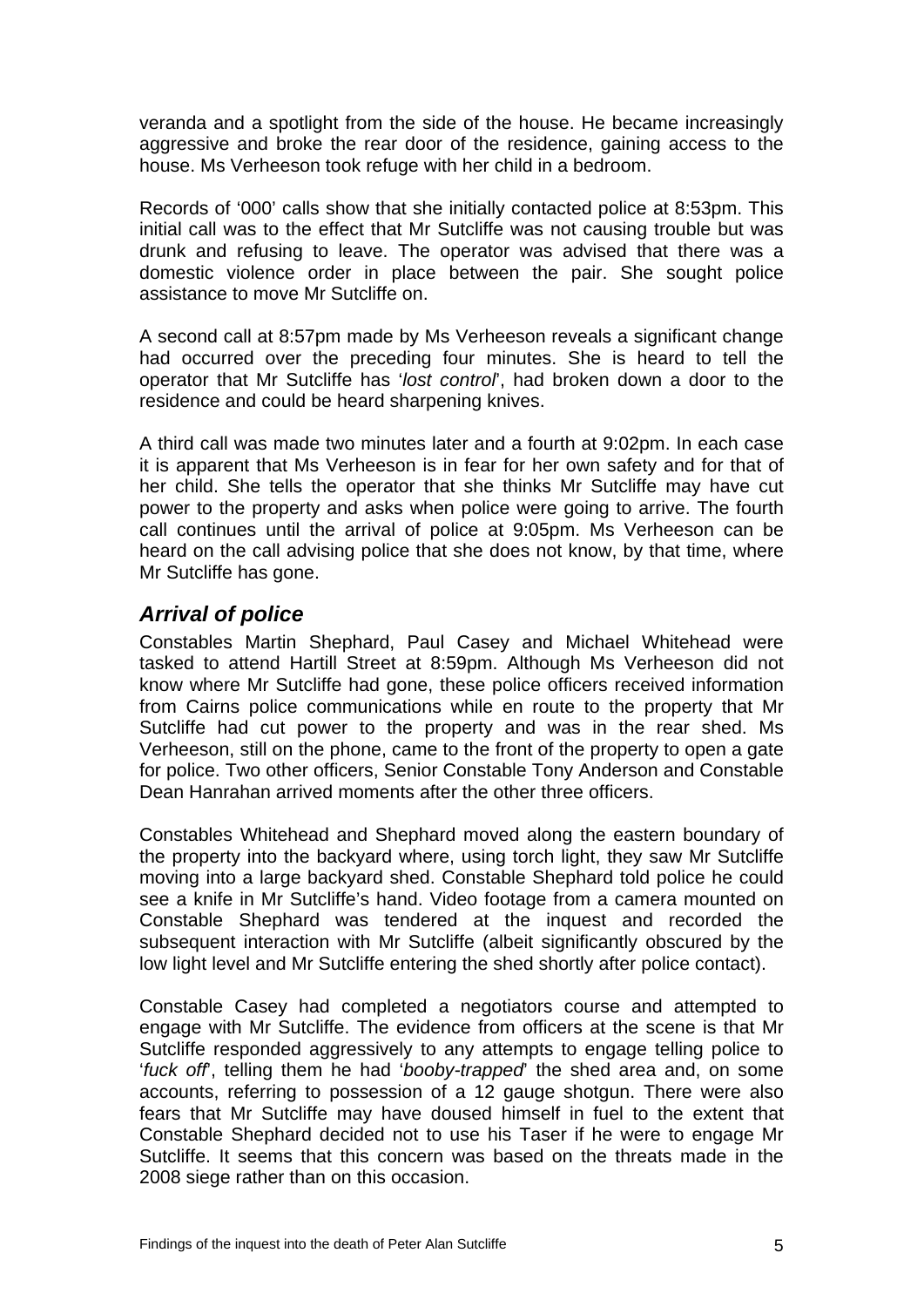The District Duty Officer (DDO), SSgt James Coate, arrived at the scene and instructed the other officers present to form an inner cordon with the intention of preventing Mr Sutcliffe from leaving the premises, though not to approach him. Meanwhile a request for the deployment of SERT was, as necessary, making its way up the QPS chain of command to the Deputy Commissioner. Approval was granted for SERT to attend the incident and they were deployed at 10:38pm. The inquest heard from the Commander of the Cairns based SERT team, Inspector Donni McKay who said the team was deployed with the intention of containing Mr Sutcliffe.

After a period of Mr Sutcliffe failing to respond to Constable Casey, it was decided, in consultation with two senior negotiators who had arrived at the scene, DSgt Michael Gooiker and SSgt Bradley Winks, that 'noise distraction' techniques should be used. In the 2008 incident Mr Sutcliffe had surrendered to police after a period of inactivity was broken by police throwing items against the house in which he had taken refuge. This coincided with Mr Sutcliffe's decision to surrender. On the evening of 25 January 2011 this technique was again used and was followed by Constable Casey offering further encouragement to surrender. Although noise could be heard from within the shed there was no engagement from Mr Sutcliffe.

In accordance with usual practice, on being notified that SERT had been deployed, the negotiators ceased contact with Mr Sutcliffe. The intent of this approach is to allow SERT operatives to position themselves around the inner cordon before further engagement.

The inquest heard that the five person SERT team arrived shortly before 11pm at which time they were briefed by SSqt Coate. During this briefing, loud bangs could be heard coming from the shed at the rear of the property. This prompted Inspector McKay to advise the police forward commander, Inspector Robert Waters, that the five SERT operatives under his command should be deployed immediately. This was done, such that they were in place by 11pm.

During this deployment the senior officers present, Inspectors Waters and McKay and SSgt Winks agreed that further negotiations should be attempted over the following 30 minutes. Constable Casey, with Sgt Gooiker made attempts to engage Mr Sutcliffe by yelling out to Mr Sutcliffe. The evidence from all officers present is that from 11pm once SERT operatives were deployed, no sounds could be heard coming from the shed.

### <span id="page-7-0"></span>*Mr Sutcliffe fails to respond*

Although torches illuminated the front part of the shed, there was no other ambient lighting and, as such, almost zero visibility within. It was considered too dangerous to illuminate the large open rear side of the shed as it would immediately reveal the position of police. SERT Operative 53 had taken up position in a neighbouring property allowing him to view the rear eastern side of the shed. This was a largely open section of the shed and, using a night vision scope, Operative 53 could see Mr Sutcliffe. It appeared to him that Mr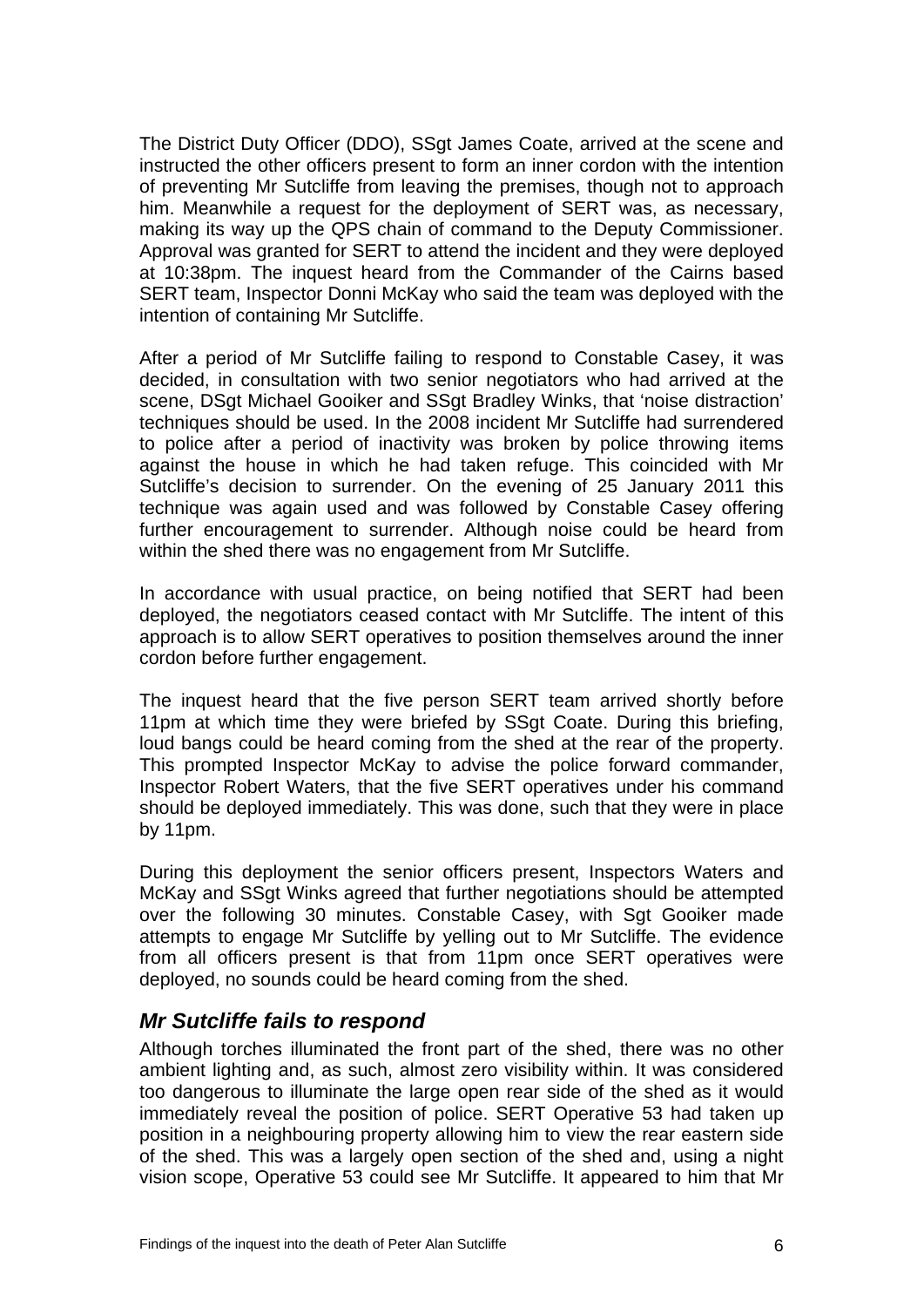Sutcliffe was standing in the middle of the shed leaning up against a post with his hands held in front of his body at waist height. The bottom half of Mr Sutcliffe's body was obscured by, what was ultimately found to be, an air conditioning system. Operative 53 reported back to the other police present that Mr Sutcliffe appeared to be standing but was not moving. Operative 53 had no concerns for Mr Sutcliffe at that time and there was nothing to indicate that, as became evident, Mr Sutcliffe had hanged himself.

At around 11:30pm instruction was given to another SERT operative to throw some items onto the roof of the shed as a noise distraction technique. There had been no response by Mr Sutcliffe to the ongoing attempts to engage with him by this time. When Mr Sutcliffe failed to respond to this loud noise, torches were shone into the shed and it became immediately apparent that Mr Sutcliffe was hanging.

After Mr Sutcliffe initially failed to respond, SERT Operative 67, a senior member of the team, suggested the possible option of sending an operative forward to the shed in order to get a better view of Mr Sutcliffe. Inspector McKay said that this was seriously considered but rejected as being too risky at such an early stage. The initial approach was maintained.

#### **Difference of view between SERT officers**

In his interview with ESC, SERT Operative 124 referred to the communication between SERT Operative 67 and the forward command. He referred to this as a request by SERT Operative 67 to have a member of the team move forward which was denied.

At the inquest SERT Operative 124 was less direct in his assessment but indicated that in his view the team had sufficient training to have approached Mr Sutcliffe with minimal risk of detection.

Inspector McKay and SERT Operatives 53 and 67 indicated that in their experience approaching the subject person always contained a level of inherent risk and would very rarely be an approach adopted within the first 30 minutes of SERT taking up position. Operative 67 made it clear to the inquest that he raised the prospect of this occurring merely as a suggestion among a number of suggestions he raised in relation to possible tactics. He had no concerns or criticism that the approach had not been adopted.

#### **Medical treatment**

The inquest heard that once it became apparent to police that Mr Sutcliffe was hanging, several SERT officers rushed to him. Inspector McKay indicated that they had in fact responded too quickly in his view given the earlier threats of 'booby-traps'. SERT Operatives cut Mr Sutcliffe from his ligature and commenced CPR.

Q AS paramedics arrived a short time later but Mr Sutcliffe could not be r evived and he was formally pronounced deceased at the scene at 11:40pm.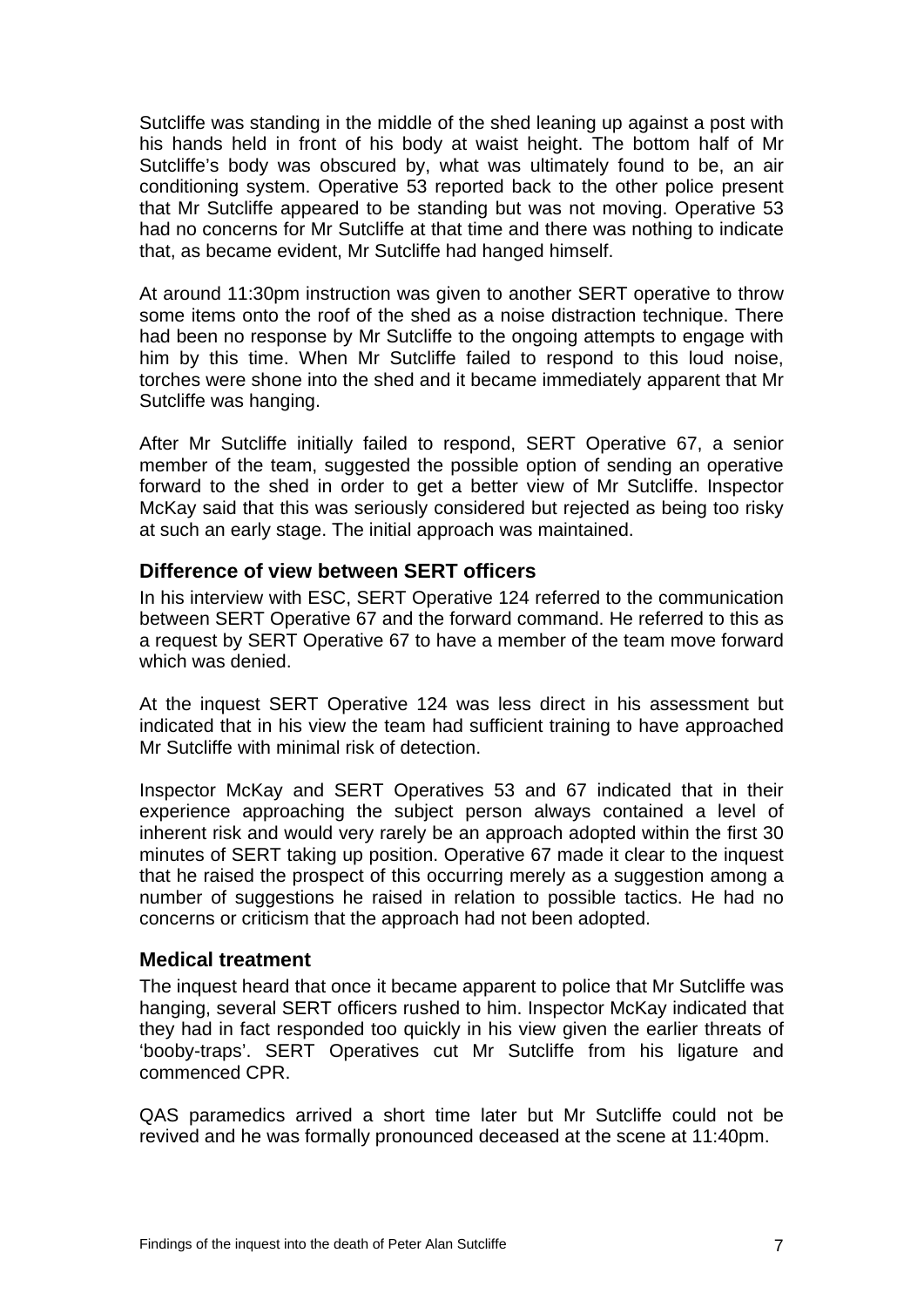# <span id="page-9-0"></span>*Specific Investigation findings*

None of the urine samples taken from SERT officers tested positive for the presence of alcohol or illicit drugs.

A blood sample taken from Mr Sutcliffe at autopsy revealed a blood alcohol content of 0.17%. This was higher in the urine and vitreous samples (0.22% and 0.2% respectively). No drugs were detected.

A detailed examination of the scene after Mr Sutcliffe's death revealed two knives within the shed. Mr Sutcliffe's mobile telephone was found at the bottom of the above ground pool and was unsuitable for forensic examination.

### <span id="page-9-1"></span>*Autopsy results*

An external autopsy examination was undertaken on Mr Sutcliffe's body by an experienced forensic pathologist, Dr Paul Botterill on 27 January 2011.

CT scans of the body showed an old injury involving the left femur but showed '*…no additional obvious discernable injury*'.

Dr Botterill observed conjunctival petechial haemorrhages and a ligature compression-abrasion furrow around the neck. He considered the high blood alcohol content would have impaired motor skills but not to the point that it would prevent the preparation of the ligature involved.

After considering the summary of events provided by police, the toxicology and CT scan results and his own observations at autopsy, Dr Botterill issued an autopsy report listing the cause of death as:

*1(a). Consistent with Hanging* 

### <span id="page-9-2"></span>*Conclusions*

I am satisfied that the deployment of SERT to the situation involving Mr Sutcliffe was an appropriate and proportionate response to his behaviour on 25 January 2011. I conclude that all police officers involved on that evening up until the deployment of SERT officers, acted professionally and did their best to resolve a volatile situation peacefully. The primary question for the inquest was whether those senior police directing the SERT officers acted reasonably when they decided to wait for 30 minutes before either using noise distraction techniques, shining light into the shed or moving an operative into a closer position.

I accept the evidence of Operative 53 that he had no concerns about Mr Sutcliffe while observing him through his night vision scope. The observations of Operative 53 were the primary information relating to Mr Sutcliffe available to those at the forward command post, including Inspector McKay. It had been clear to all those present that, just prior to SERT deployment, Mr Sutcliffe was apparently well enough to be making loud noises in the shed. It was entirely reasonable to allow a significant period for negotiators to attempt contact. I accept that the earlier use of noise distraction techniques, white light at the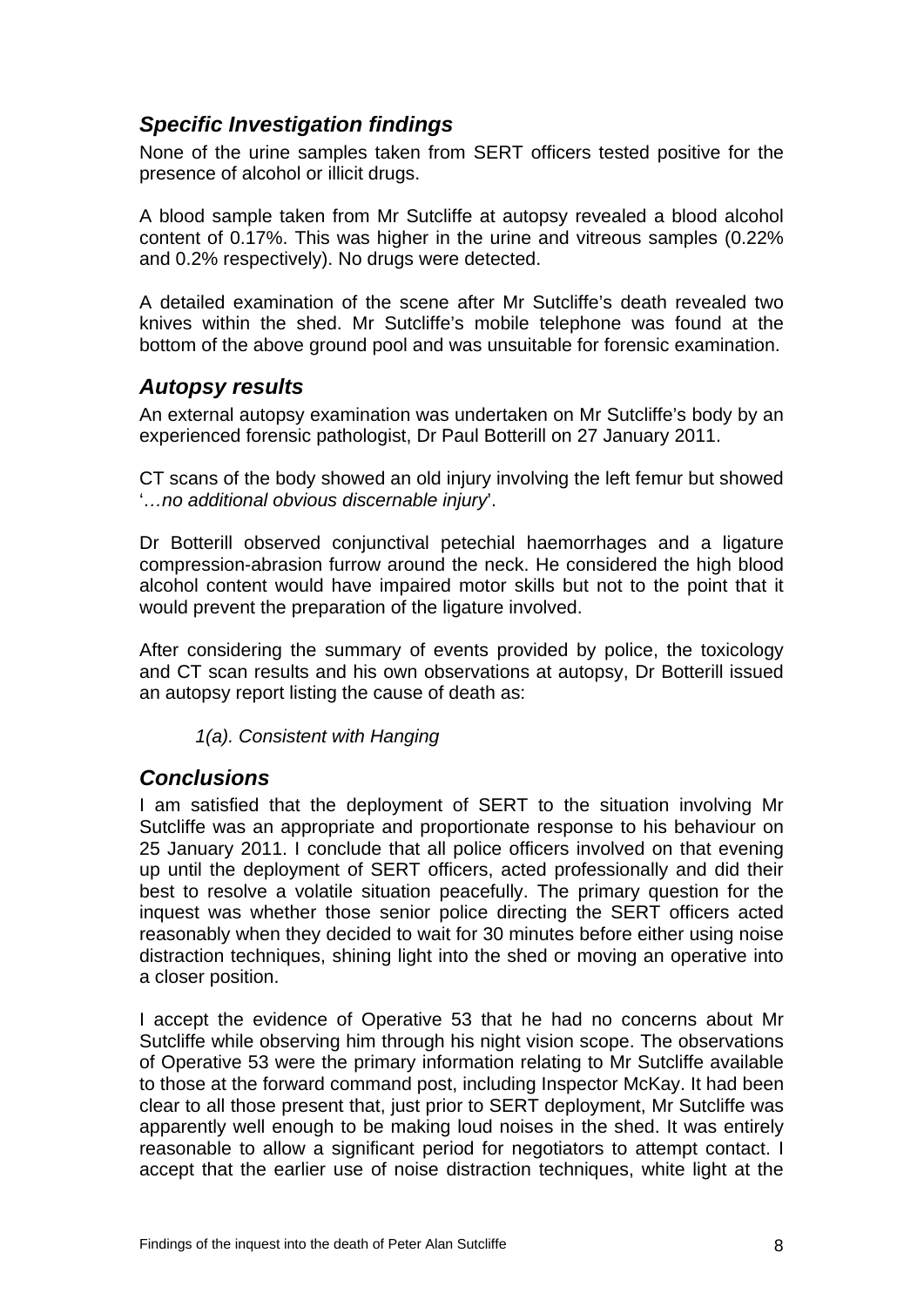rear of the shed or more proximate positioning of a SERT operative involved risks to the safety of police officers and/or to Mr Sutcliffe that could not be justified at such an early stage in the deployment of SERT. Even if I had concluded that it was appropriate to use one of these strategies at an earlier stage, there is still no evidence on which I could conclude that the approach actually adopted by the police commanders was unreasonable.

I find that the overall command and tactical approach of the QPS officers in charge of the siege situation was reasonable and appropriate to the situation.

# <span id="page-10-0"></span>**Findings required by s45**

I am required to find, as far as is possible, the medical cause of death, who the deceased person was and when, where and how he came by his death. As a result of considering all of the material contained in the exhibits, I am able to make the following findings.

<span id="page-10-3"></span><span id="page-10-2"></span><span id="page-10-1"></span>

|                    | <b>Identity of the deceased</b> - The deceased person was Peter Alan Sutcliffe.             |  |
|--------------------|---------------------------------------------------------------------------------------------|--|
| How he died -      | During a stand off with police and obscured<br>from their view Mr Sutcliffe hanged himself. |  |
| Place of death $-$ | Mr Sutcliffe died at Edmonton in Queensland.                                                |  |
| Date of death $-$  | He died on 25 January 2011.                                                                 |  |
| Cause of death -   | Mr Sutcliffe died from hanging.                                                             |  |

# <span id="page-10-6"></span><span id="page-10-5"></span><span id="page-10-4"></span>**Comments and recommendations**

Section 46 provides that a coroner may comment on anything connected with a death that relates to public health or safety, the administration of justice or ways to prevent deaths from happening in similar circumstances in the future. This inquest raises the following issues for consideration from this perspective.

In this case I have considered evidence relating to the night vision equipment available to SERT officers. The lack of depth perception in the night vision scope available to SERT Operative 53 may have contributed to his failure to see that Mr Sutcliffe was hanging, rather than standing, over the final 30 minutes of the stand off. The inquest heard that more modern equipment has since been supplied to SERT teams although it seems that not all operatives have access to it and, in any event, it is not evident it would have made any difference to the outcome of this matter.

There is no suggestion that the apparently very expensive night vision equipment supplied to SERT is inappropriately outdated. It is clear to me from the evidence of the SERT operatives at the inquest that their views with regard to the quality of equipment would readily find their way to senior management within the QPS. In the absence of any evidence showing a